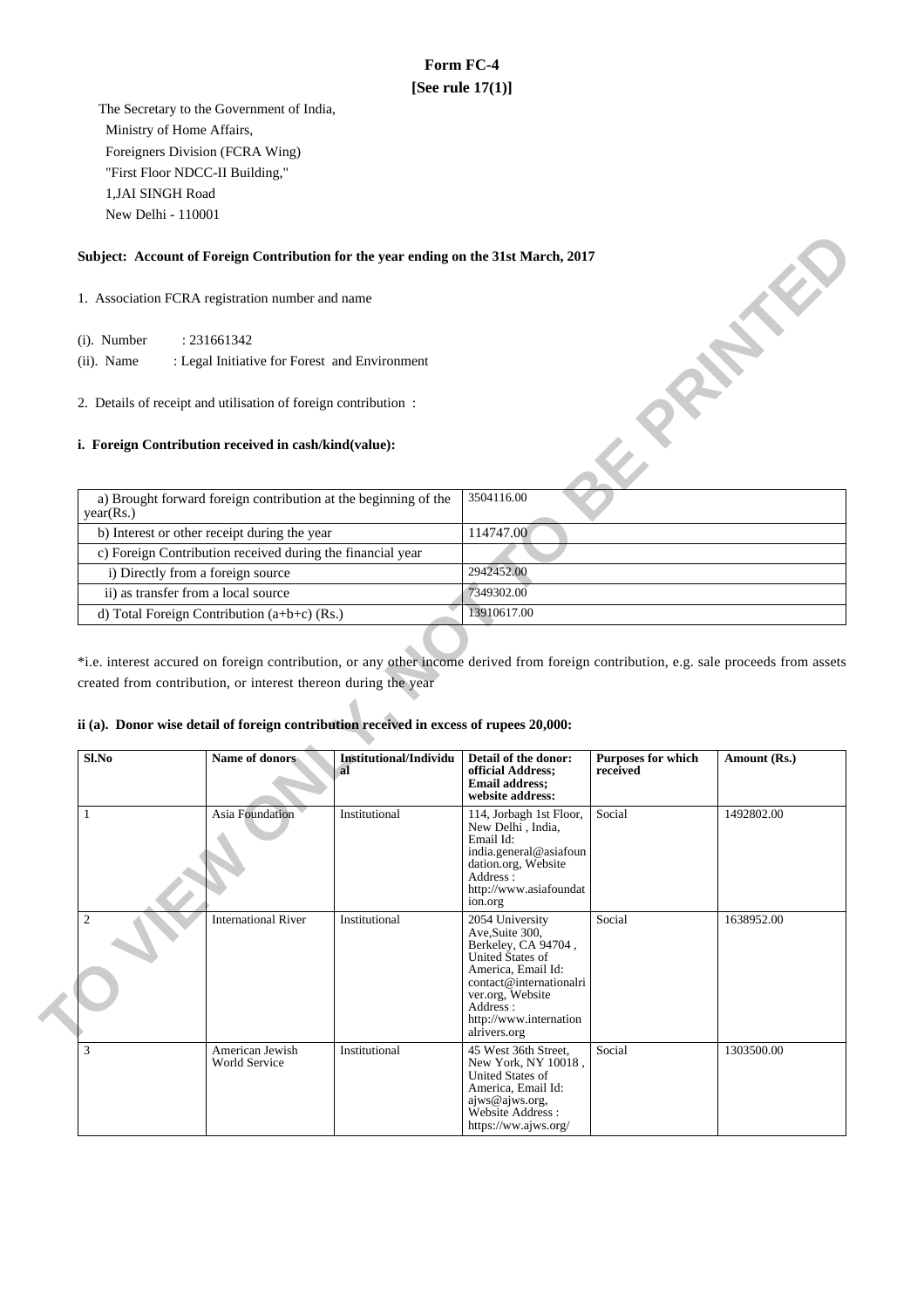| Sl.No              | Name of donors                                                                                                                                                                                                                                                                                                                    | al             | <b>Institutional/Individu</b>  | Detail of the donor:<br>official Address;<br><b>Email address;</b><br>website address:                                                                                                                            | <b>Purposes for which</b><br>received | Amount (Rs.) |  |
|--------------------|-----------------------------------------------------------------------------------------------------------------------------------------------------------------------------------------------------------------------------------------------------------------------------------------------------------------------------------|----------------|--------------------------------|-------------------------------------------------------------------------------------------------------------------------------------------------------------------------------------------------------------------|---------------------------------------|--------------|--|
| $\overline{4}$     | Shakti Sustainable<br><b>Energy Foundation</b>                                                                                                                                                                                                                                                                                    | Institutional  |                                | The Capital Court,<br>104B/2 Left Wing, 4th<br>Floor, Munirka Phase<br>III, New Delhi 110067<br>, India, Email Id:<br>parshant@shaktifounda<br>tion.in, Website<br>Address:<br>http://www.shaktifound<br>ation.in | Social                                | 5194000.00   |  |
| 5                  | Key Stone Foundation<br>Institutional<br>643217, India, Email<br>Id: kf@keystone-<br>foundation.org,<br>Website Address :<br>http://www.keystone-<br>foundation.org                                                                                                                                                               |                |                                | Keystone Centre Grove<br>Hill Road, P.B. No.-35,<br>Kotagiri, Nilgiri (TN)-                                                                                                                                       | Social                                | 662500.00    |  |
|                    | (b). Cumulative purpose-wise amount of all foreign contribution donation received :                                                                                                                                                                                                                                               |                |                                |                                                                                                                                                                                                                   |                                       |              |  |
| Sl.No              |                                                                                                                                                                                                                                                                                                                                   | <b>Purpose</b> |                                |                                                                                                                                                                                                                   | Amount                                |              |  |
| 1                  |                                                                                                                                                                                                                                                                                                                                   | Social         |                                |                                                                                                                                                                                                                   | 2942452.00                            |              |  |
| 5, FCRA 2011 (Rs.) | c. Total invested in term deposits(Rs.)<br>Total Purchase of fresh assets(Rs.)                                                                                                                                                                                                                                                    |                | 0.00<br>18480.00<br>7725555.00 |                                                                                                                                                                                                                   |                                       |              |  |
|                    | Total utilization in the year(Rs.) $(a+b+c+d)$                                                                                                                                                                                                                                                                                    |                |                                |                                                                                                                                                                                                                   |                                       |              |  |
|                    | * It is affirmed that the utilisation of foreign contribution is not in contravention of the provisions contained in proviso to Sction 9(e) and<br>Section $12(4)(f)$ of the Act which states that the acceptance of foreign contribution is not likely to affect prejudically.<br>(A) the soverignty and integrity of india; or. |                |                                |                                                                                                                                                                                                                   |                                       |              |  |
|                    | (B) the security, strategic, scientific or echnomic interest of the state; or                                                                                                                                                                                                                                                     |                |                                |                                                                                                                                                                                                                   |                                       |              |  |
|                    | (C) the public interest; or                                                                                                                                                                                                                                                                                                       |                |                                |                                                                                                                                                                                                                   |                                       |              |  |
|                    | (D) freedom or fairness of election to any legistature; or                                                                                                                                                                                                                                                                        |                |                                |                                                                                                                                                                                                                   |                                       |              |  |
|                    | (E) friendly relations with any foreign state; or                                                                                                                                                                                                                                                                                 |                |                                |                                                                                                                                                                                                                   |                                       |              |  |
|                    | (F) harmony between religious, racial, social, lingusitic or relgional groups, castes or communities                                                                                                                                                                                                                              |                |                                |                                                                                                                                                                                                                   |                                       |              |  |
|                    | iv. Balance of unutilized foreign contribution, in<br>cash/bank, at the end of the year(Rs.):                                                                                                                                                                                                                                     |                | 6185062.00                     |                                                                                                                                                                                                                   |                                       |              |  |
|                    | v. Total number of foreigner working(salaried/in                                                                                                                                                                                                                                                                                  |                | 0.00                           |                                                                                                                                                                                                                   |                                       |              |  |

| Sl.No | <b>Purpose</b> | Amount                                               |
|-------|----------------|------------------------------------------------------|
|       | Social<br>.    | $.452.00^{-8}$<br>$\sim$ $\sim$ $\sim$ $\sim$ $\sim$ |

#### **(iii). Details of Utilization of foreign contribution:**

| a. Total Utilization* for projects as per aims and<br>objectives of the association (Rs.) | 6098281.00 |
|-------------------------------------------------------------------------------------------|------------|
| b. Total Administrative Exprenses as provided in Rule<br>5, FCRA 2011 (Rs.)               | 1608794.00 |
| c. Total invested in term deposits $(Rs.)$                                                | 0.00       |
| Total Purchase of fresh assets (Rs.)                                                      | 18480.00   |
| Total utilization in the year(Rs.) $(a+b+c+d)$                                            | 7725555.00 |

v. Total number of foreigner working(salaried/ in honorary capacity.  $\qquad \qquad$  : 0.00

3. (a) Details of designated Fc bank account for receipt of Foreign Contribution ( As on 31st March of the year ending):

| Sl.No | <b>Name of Bank</b> | <b>Branch Address</b> (With<br>pincode)                           | <b>IFSC Code</b>   | <b>Account No</b> |
|-------|---------------------|-------------------------------------------------------------------|--------------------|-------------------|
|       | Bank of Baroda      | M-20, Greater Kailash Part-<br>Branch. NEW DELHI.<br>Delhi. Delhi | <b>BARB0GREATE</b> | 41810100001933    |

3. (b) Details of all utilization bank accounts for utilization of Foregin Contribution (As on 31st March of the year ending)